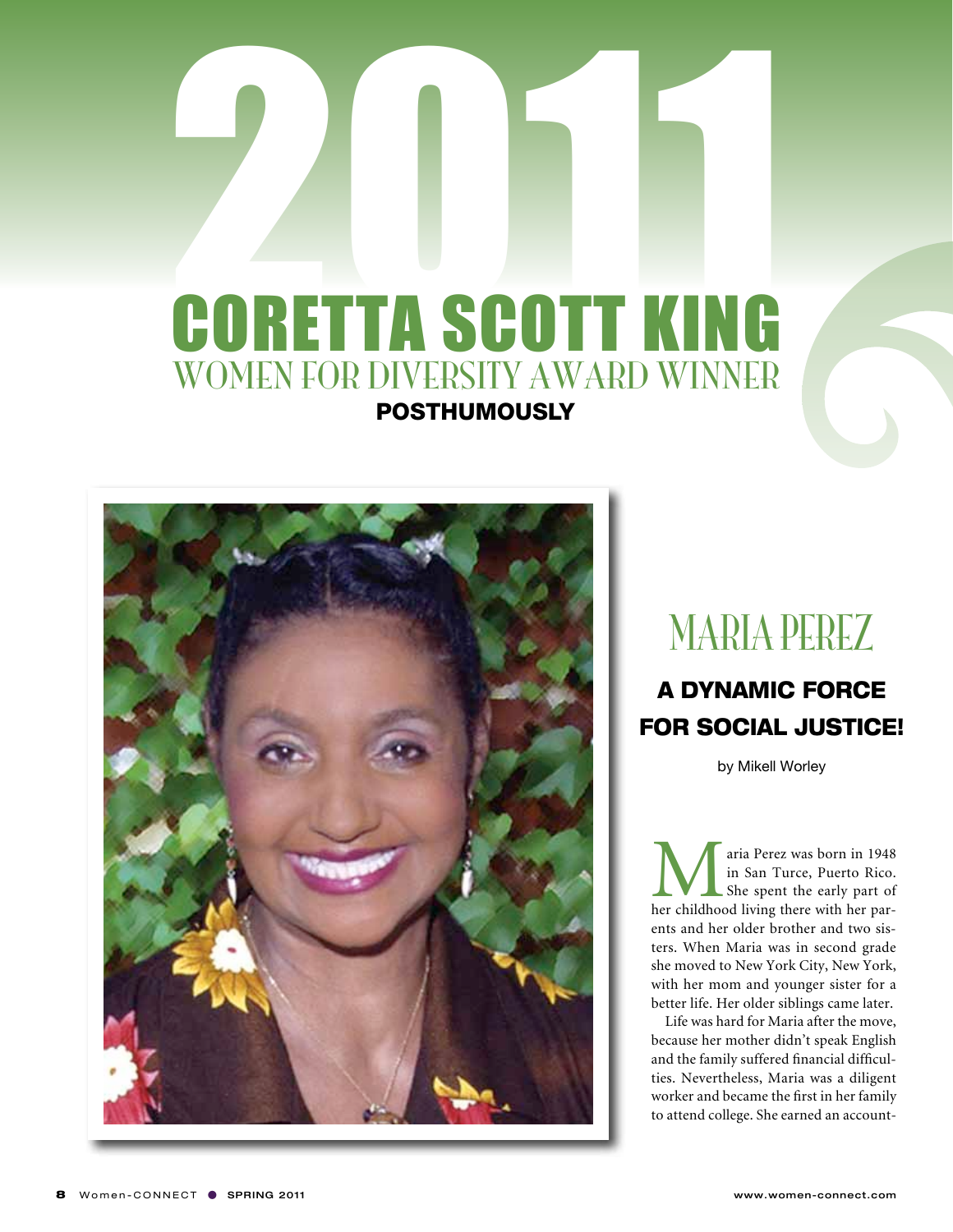

ing degree from Baruch College, the City University of New York, in the early 1980s.

Her daughter, Zeeva Jackson-Li, cherishes her earliest memories of her mother, "She was always involved in a political cause. She took me to all of her rallies and social justice activities. She was actively involved with Jesse Jackson and the Rainbow Coalition, an organization established in 1971 by Reverend Jesse Jackson that was dedicated to improving the economic condition of black communities across the United States.

"She organized a huge demonstration to have Martin Luther King, Jr.'s birthday recognized as a national holiday. It made the front page of the *New York Times*. I've been to lots of rallies since then, but I've never been to anything nearly as large."

In 1985, when Zeeva was eight years old, Maria enrolled her in the Milton Hershey School in Hershey, Pennsylvania. As soon as she could relocate, Maria moved to the Harrisburg community to be closer to her daughter. "She had to make some adjustments in Harrisburg. She learned to drive in her forties," Zeeva notes. "There hadn't been a need [to drive] in New York City."

Maria's first job in Harrisburg was at a photography shop. Later, in the early 1990s, she took a job at Gaudenzia, a drug and alcohol rehabilitation center. During that time, she earned a master's degree in education from Shippensburg University. "She worked to connect people to their own spirituality to help them stay clean. She felt that having a personal relationship with their creator would help them recover some spiritual hurt so they would not have to self-medicate. She put more of an emphasis on spirituality than organized religion. She was a revolutionary, and they allowed her to do what she wanted to do, even though some disagreed with her approach. Her many successes confirmed that her methods were effective."

Wherever she was in life, Maria never stopped working for social change. "She would become frustrated that no one in the area was doing anything, so she got right to work. One time, she and seven other people filed a law suit against [Harrisburg] Mayor Stephen Reed for misappropriation of funds and raised a ruckus with city council."

Her efforts didn't go unnoticed. "She received death threats in the mail box. Once there was a Barbie doll hanging from a noose on the porch," Zeeva remembers. "In the mid-80s there weren't a lot of people of color in the area, and most of the members of the community were very complacent. They had no interest in creating tension or challenging the way the city was being run.

"My mom was proud of her work to have Market Street in Harrisburg changed to Martin Luther King Boulevard. Sadly, it was changed back without telling anyone, but it was successful for a time."

Liver cancer claimed the life of dynamic social activist Maria Perez on March 2, 2010, ten days before her 62nd birthday. Her family, community, clients, and all those whose lives she touched continue to miss her. Maria is survived by her daughters Zeeva and Isaura; six grandchildren--James, Ben, Josh, Zerick, India, and Ruby; and one great-grandchild, Seth.

Zeeva says, "My mom watched me struggle to fit in. I'm half black and half Puerto Rican, and I didn't fit into either culture when I was growing up. My Mom felt that all people were affected by racism and that we should all work together instead of perpetuating separatism. She wanted all races to work together and heal together. I think Coretta Scott King and Martin Luther King, Jr. would be proud of the work my Mom did to promote racial equality and social justice.

"I'm 34 years old and I have never known anyone like her. Bringing people of all races together was one of my Mom's greatest skills."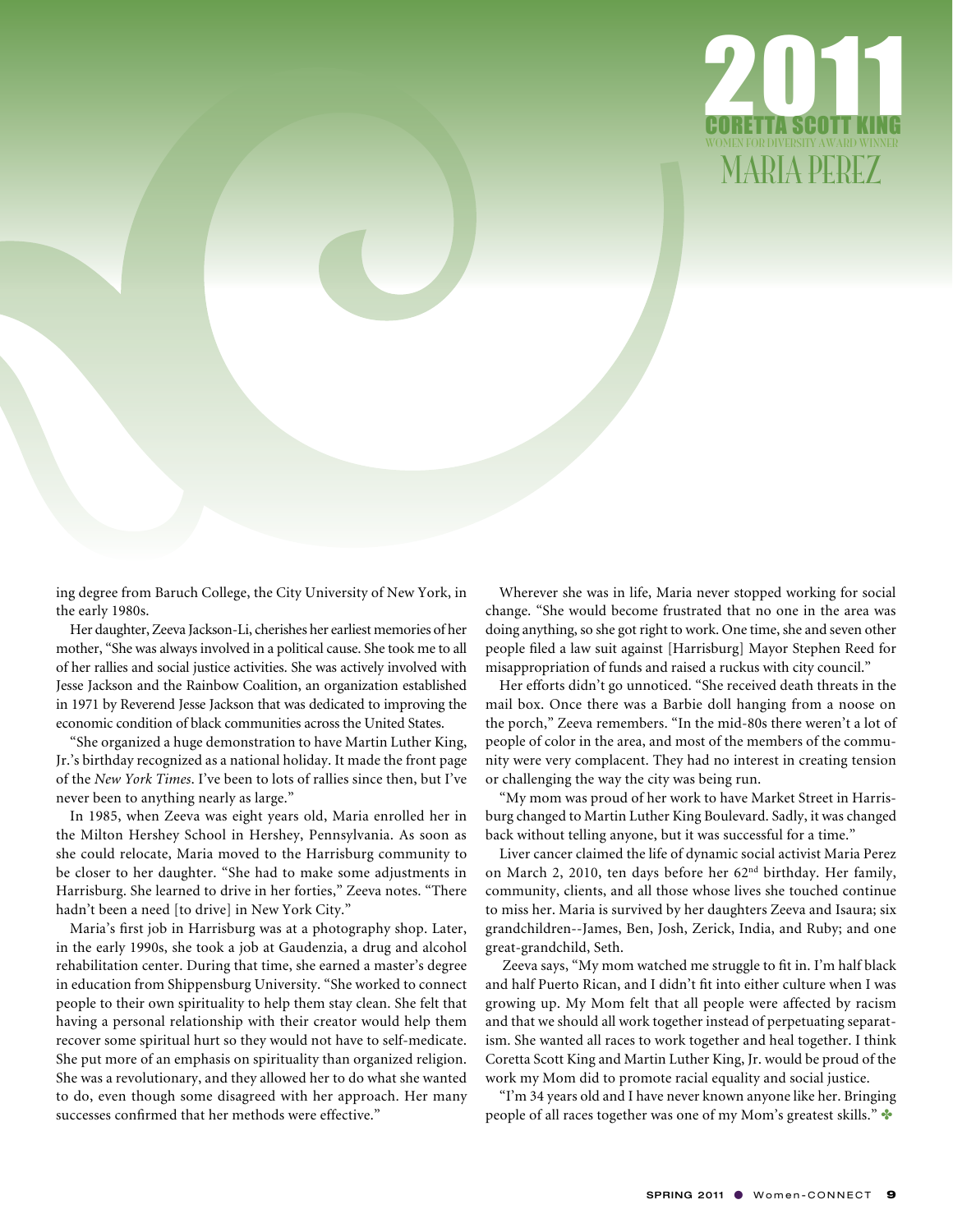

### **ANN MOFFITT**

### A life of joyful giving

by Mikell Worley

Ann Moffitt's life-long dedica-<br>tion to helping others began at<br>an early age. As a teenager she<br>"served as a local volunteer and particition to helping others began at an early age. As a teenager she pated in programs on the national level at the YWCA in York where my mother worked. My mother graduated from college in 1926, a rare accomplishment for a woman at that time. She was progressive and open with strong values. Through her example, I grew up believing that there were no limitations on what a woman could achieve."

Ann put that belief into practice. In her early twenties, Ann began making signifi-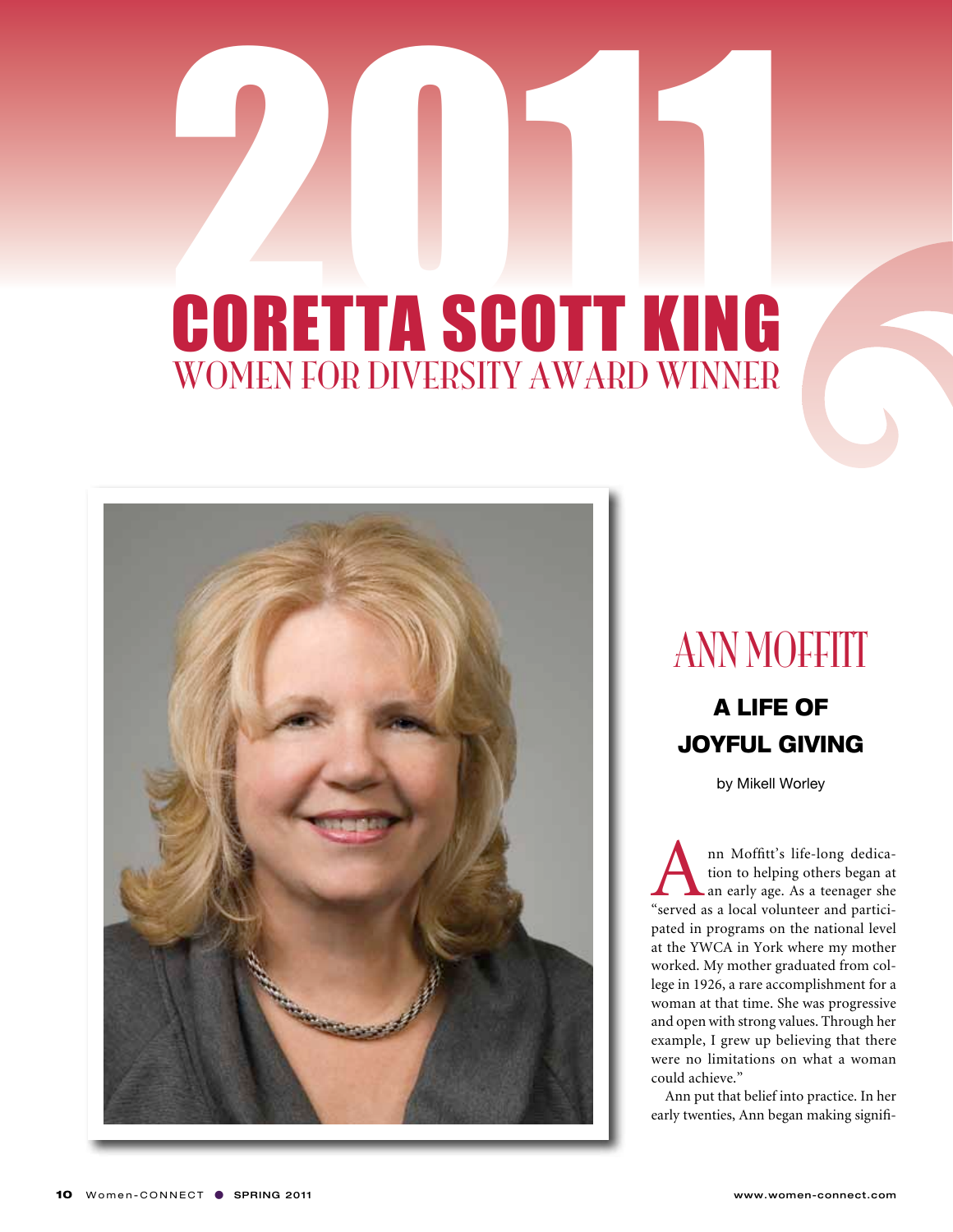

cant contributions in the York community. She founded both the VD (Venereal Disease) Education Council and CONTACT York, a 24-hour calling program implemented to meet the needs of the city's citizens.

Ann's father died when she was 16 years old. A year later she married and accepted a full-time position as the health education instructor at the YWCA. Even so, "I was determined to get my degree and I put myself through college. It took me eight years, but in 1972, I graduated with a bachelor of arts in behavioral science from York College of Pennsylvania."

In 1973 Ann took a position in the Cambridge, Massachusetts YWCA. After two years there, she returned to the Harrisburg branch as the executive director in 1975. At 29 years old, she was the agency's youngest executive director. During the seven years Ann held this position, the YWCA raised one million dollars for their capital campaign for a new building program.

Ann's accomplishments are numerous and impressive, but she makes it clear that she could not have achieved them alone. "We can move mountains if we get the right people together. Then when we as individuals receive recognition, we need to turn around and give the credit to all the people who contributed to the success of a project. Understanding the importance of giving recognition is a crucial part of any job. This is especially important when working for not-for-profits with limited resources."

I have experienced Ann's generous spirit firsthand. I first met Ann in 1989, when we were working at Hemlock Girl Scout Council, now Girl Scouts in the Heart of Central Pennsylvania. She joined the Girl Scouts in 1983, and within six years Ann had successfully achieved the council's goal of raising nearly three million dollars for their capital campaign to expand the council building. It was the largest amount of money ever raised by a Girl Scout council at that time. When she reported on the success of the campaign at staff meetings, she always expressed her gratitude for everyone involved and made us feel valued and important.

Ann Moffitt, ACFRE (Advanced Certified Fund Raising Executive), is currently the vice president of Community Development for Keystone Human Services and the CEO of Keystone Partnership. Keystone Human Services is a family of non-profit organizations, dedicated to creating an environment where families and individuals with intellectual disabilities, autism, and mental health issues are valued.

The YWCA, the Girl Scouts of the United States of America, and Keystone Human Services are all advocates for social change. By raising funds to serve organizations dedicated to advancing populations struggling for equality, Ann has provided a service to people from all racial, cultural, and economic backgrounds.

In addition to her career accomplishments, Ann has generously given her time and talents as a volunteer. She currently serves on the board of directors for The Byrne Health Education Center in York, the Kiwanis Pennsylvania District Foundation, the Pennsylvania Association for Non-Profit Organizations (PANO), and is the convener for the Harrisburg Region Leave a Legacy Effort™. She is also a member of the Estate Planning Council of Central Pennsylvania, Red Land-Fairview Township, the Association of Fund Raising Professionals (AFP) of Central Pennsylvania, Susquehanna Valley Planned Parenthood, and the Kiwanis Club Harrisburg East Shore. In the past, she has served as president of the Central Pennsylvania Chapter of the National Society of Fund Raising Executives, the Junior League of Harrisburg, and the Harrisburg Hospital Auxiliary. Furthermore, Ann has worked with the Chambers of Commerce in both Greater Harrisburg and the West Shore.

In addition to this amazing roster, Ann and her husband of more than 30 years, Dr. George Moffitt, are now extending that generosity even further by acting as a Social Sponsor family, through the International Fellows Sponsor Program through the Army War College in Carlisle, Pennsylvania. By living her life through joyful giving, she provides the ideal example to encourage others to join her in the kind of selfless service exemplified by Coretta Scott King.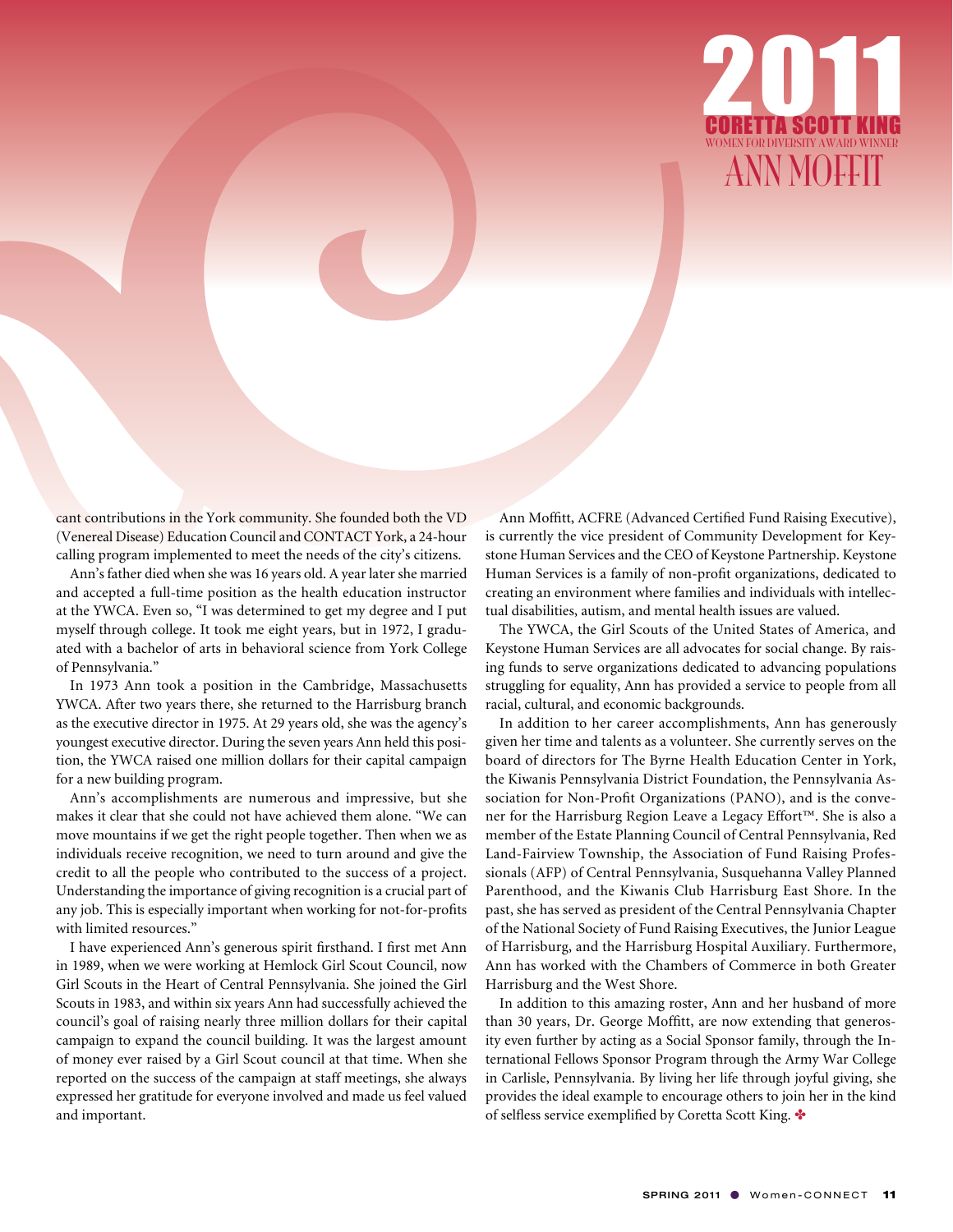

wkmphotography.com

## **DIANE CRAWFORD**

#### paving the way

by Mikell Worley

I<sub>more</sub> want to wipe the dust off the lens of those who don't understand the value of diversity, so they can see more clearly," Diane Crawford remarks as she reflects on her nomination for the Coretta Scott King Award. "We can all make a difference. This will be an opportunity to educate others about the value of developing and advancing our most important assets – our people." "

> Diane Crawford is the Diversity Inclusion and High Performance Manager of Hershey's Global Operations. In this position, she is responsible for the development and implementation of diversity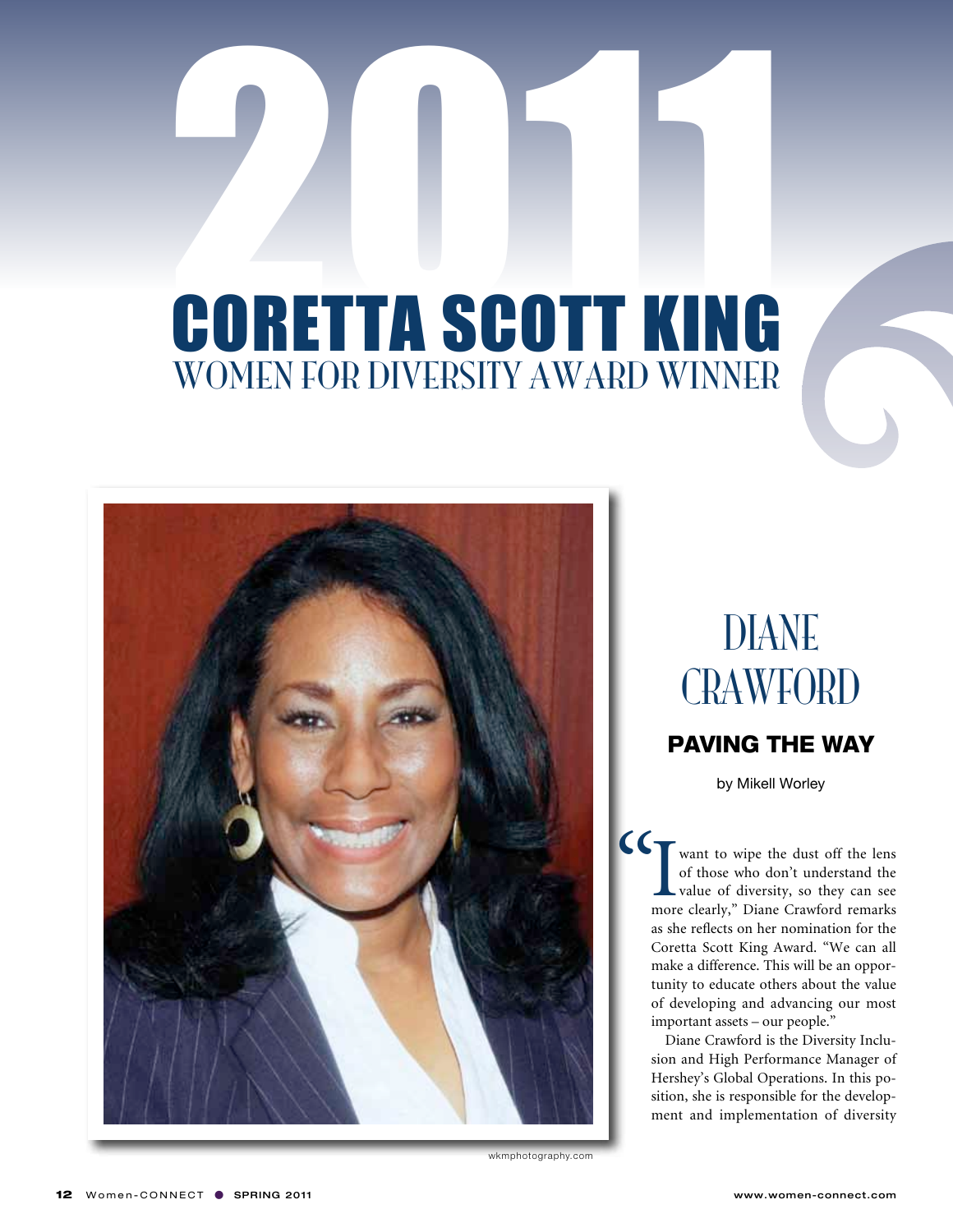

strategies throughout Hershey's worldwide organization. The Hershey Company employs nearly 13,000 employees globally with revenues of nearly five billion dollars for its delectable chocolates and sugar confections.

In 2003, when Diane accepted the position of Diversity and Inclusion Manager for the Hershey Company in Hershey, Pennsylvania, she took a moment to consider the things in her life that had led her there. "My previous position in the Hershey Company had been in operations, not human resources. I joined Hershey as a Quality Assurance Specialist in 1977, continued to advance, and was promoted to Project Change Facilitator in 2000. Because of my personal interest in diversity, I volunteered for an additional role as Hershey's Diversity Council Team Lead for Community Outreach. When I was offered the job as the High Performance Manager, I viewed the position as an exciting new opportunity. I was passionate about diversity and inclusion, but my [experience came] from life, not through a career in human resources.

"My mother and father met in World War II. My mother is Japanese, born and raised, and my father was African American from the Deep South of Alabama. My father was career military so we moved a lot until I was about five years old. We moved to Harrisburg in 1964 and though our community had diversity, there weren't any other African American – Japanese families."

At the time, the people in Diane's neighborhood were predominantly African American, with a small Puerto Rican population. Although there were those with a biracial background, no one else had a Japanese heritage.

"Race was only one aspect of our family's differences. When my mother came to the United States, she did not speak any English at all. She came to America and became a faithful Christian servant, and my father was a devout southern Baptist. My mother cooked traditional Japanese cuisine. When my father got a bonus in pay, he would take her to New York or New Jersey to shop for groceries," Diane laughs. "And the Japanese New Year celebration is very different from the traditional American New Year celebration." Diane continues, "So as I thought about the current emerging populations, I realized that I grew up with a great appreciation for multicultural lifestyles. I valued both perspectives."

Diane graduated from Harrisburg High School and went on to earn an associate degree in business management from Harrisburg Area Community College, as well as a bachelor's degree in applied behavioral science from Penn State University. This year Diane completed the master's of education program at Penn State, earning yet another degree.

In addition to the impact she has made through her work at Hershey, Diane has a stellar reputation as a volunteer. She has served as the chair of the YWCA's Race Against Racism. She is a board member for the Chinese Cultural Art Institute, the YMCA Camp Curtain Board of Managers, and the Co-Chair of the Harrisburg Regional Chamber of Commerce Business Diversity Council, as well as a member of the Diversity Professionals of Central PA.

Her contributions have been noted, and as a result she has been awarded numerous honors including the Our Community Our Leaders' Award through Estamos Unidos; the Women's Heritage Award through the Urban Connection; and the Hershey President's Award for Outstanding Contributions for her role in implementing a Women's Council. At the first ever Women Leading Women Conference, Diane was presented with the Quality Through Excellence Award for Organizational Excellence. In 2007 she received the YMCA Black Achiever's Volunteer of the Year Award for her five years of mentoring youth, and the following year she received the YWCA's Women of Excellence Award and the NAACP Act-So Award.

Diane's core motivation is her deep respect for all. "I am very proud that part of my journey has been to pioneer such issues as raising awareness, promoting education, and opening doors so that women- and minority-owned businesses can operate on a level playing field. We want an environment where everyone can bring their best and be valued."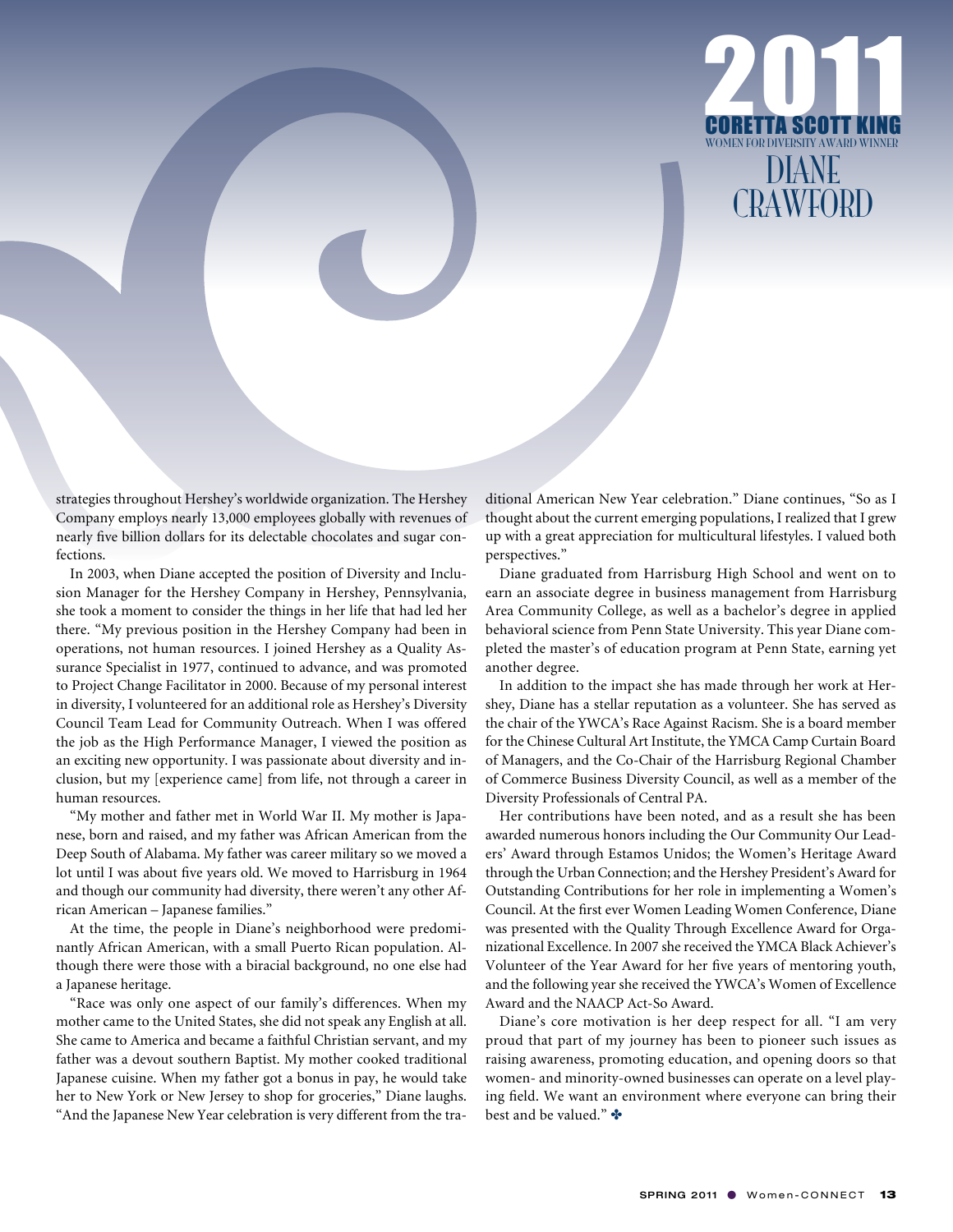

susan silver COHEN

#### it's a way of life

by Mikell Worley

When Susan talks about her<br>
family and the neighbor-<br>
hood where she grew up,<br>
her voice takes a gentle, almost reverent family and the neighborhood where she grew up, tone. She was born in 1945 in Steelton, Pennsylvania, where her father, Dr. I. O. Silver, worked as a town doctor and where her family was one of the few Jewish families. She developed an early appreciation for the beauty of diversity.

"My father spoke five languages and interacted with people from every ethnic group as Steelton was a true melting pot. He was also devoted to the town, and be-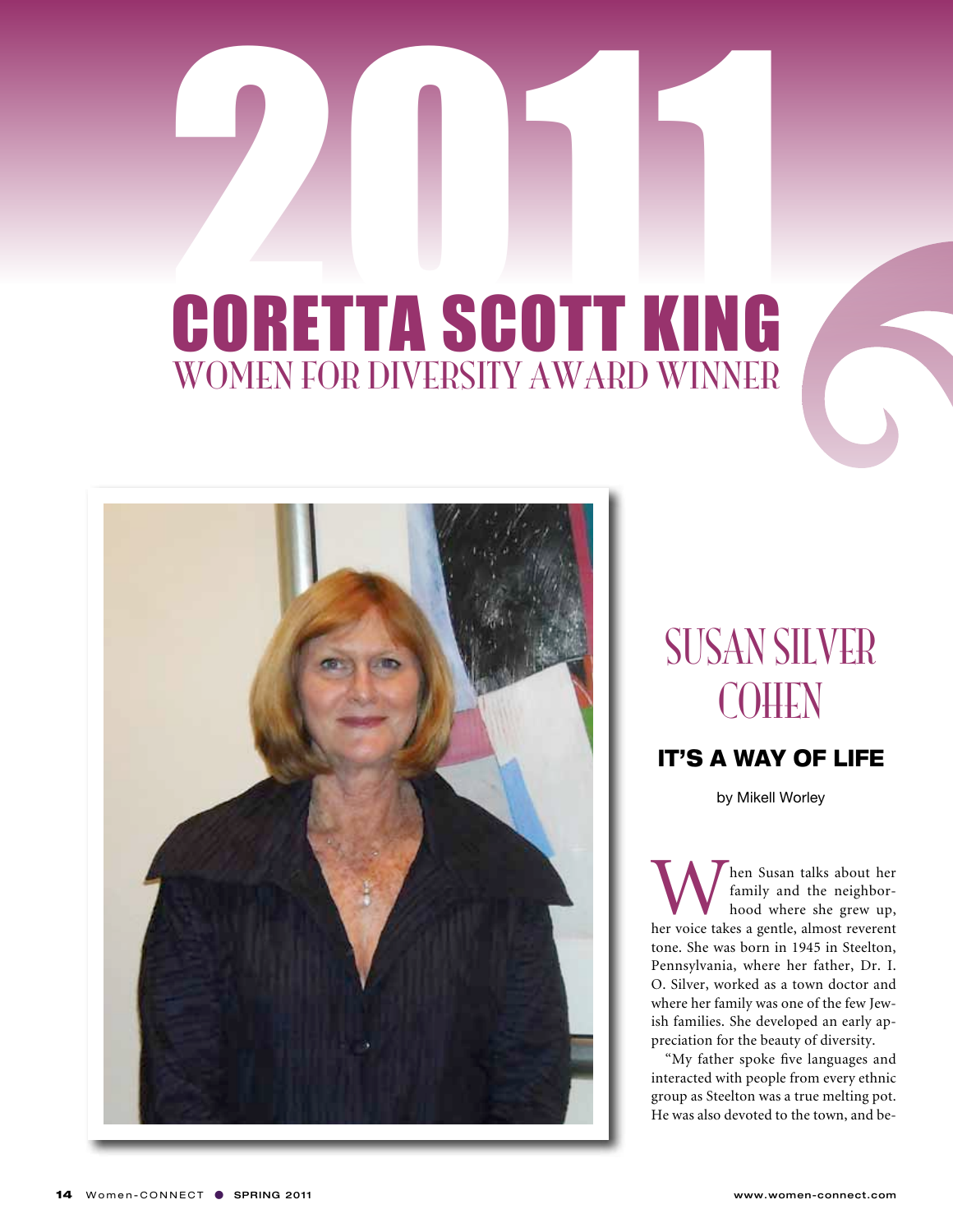

cause of his generosity and caring we were very involved with our community. As the physician for the school and for the sports teams, he encouraged students, in particular athletes, to attend college. He stayed connected and continued to support them even after they graduated from high school."

After she graduated from high school, Susan left Steelton to study sociology and journalism at Syracuse University in upstate New York from 1963 through 1966. She married at the end of her junior year and moved to Hempstead, New York, where she completed a bachelor of arts degree in sociology at Hofstra University in 1967.

Soon after that, Susan came back to Pennsylvania and lived in Carlisle, where she worked with Family and Children Services for two years. Then she spent a year working at the Cumberland County Division of Special Child Services. In 1970, Susan and her husband relocated to Alexandria, Virginia, where she volunteered in the human service field for the next four years.

In 1973, Susan returned to Harrisburg and purchased her current home. In May of that year, she went back to college to work on a master's degree in psychosocial science. She attended Penn State University at the Capital Campus branch in Middletown.

Susan's required practicum for her master's degree project, Women in the Arts, Inc., was visionary, creative, and innovative. It was a non-profit organization, entirely run by volunteers. "During that era, creative women were not being recognized, or given an opportunity to promote their creativity," remembers Susan.

"Women in the Arts became a statewide organization and in January 1979, we had our first month-long celebration at the State Museum in Harrisburg, Pennsylvania, with a juried exhibit. Hundreds of women entered the show, and the final exhibit featured excellent examples of crafts, photography, sculpture, paintings, art, and jewelry. There were film competitions, performing arts, workshops, and opportunities to network." The artwork by the women represented there displayed a wealth of diversity and featured art from all ethnicities.

Women in the Arts, Inc., continued until 1984. Juried exhibits were displayed every January, with an annual attendance of 10,000 visitors for the month. Throughout the year there were workshops featuring marketing, fundraising, grant writing, and publicity.

The statewide project ended in 1985. "We had reached our goals. The organization had served its purpose," Susan proudly states. It is impossible to measure the quantum leaps forward that resulted from Susan's vision. The value of Women in the Arts, Inc., is evident by the recognition creative women now receive.

During the time that Women in the Arts was in operation, Susan worked as press secretary for the Pennsylvania Historical and Museum Commission from November 1980 until 1993. In that role, she coordinated communication and public relations efforts for 27 historic sites and museums throughout the state, including historic preservation programs through the State Archives. In May 1993, the speaker of the Pennsylvania State House of Representatives appointed her as executive director of the Bipartisan Management Committee, a position she held until June of 2007.

Susan currently works as a freelance writer for the Harrisburg *Patriot-News* and serves on the board of directors for Pinnacle Hospital and Pinnacle Health Systems. She has participated on numerous boards for more than 20 years, including the Jewish Home of Greater Harrisburg and Central Pennsylvania Youth Ballet Board.

Susan's love and inclusion for all people is not just a philosophy, it is a way of life. Susan married Walter W. Cohen in 1986 and together, they have four children and seven grandchildren. In her article "An American (Vietnamese, Jewish, Catholic) Story," published in the July 2, 2010, issue of the *Patriot-News*, Susan describes the wealth of cultural diversity in her family. Susan and Walter are also "foster" parents and grandparents to a local Vietnamese family.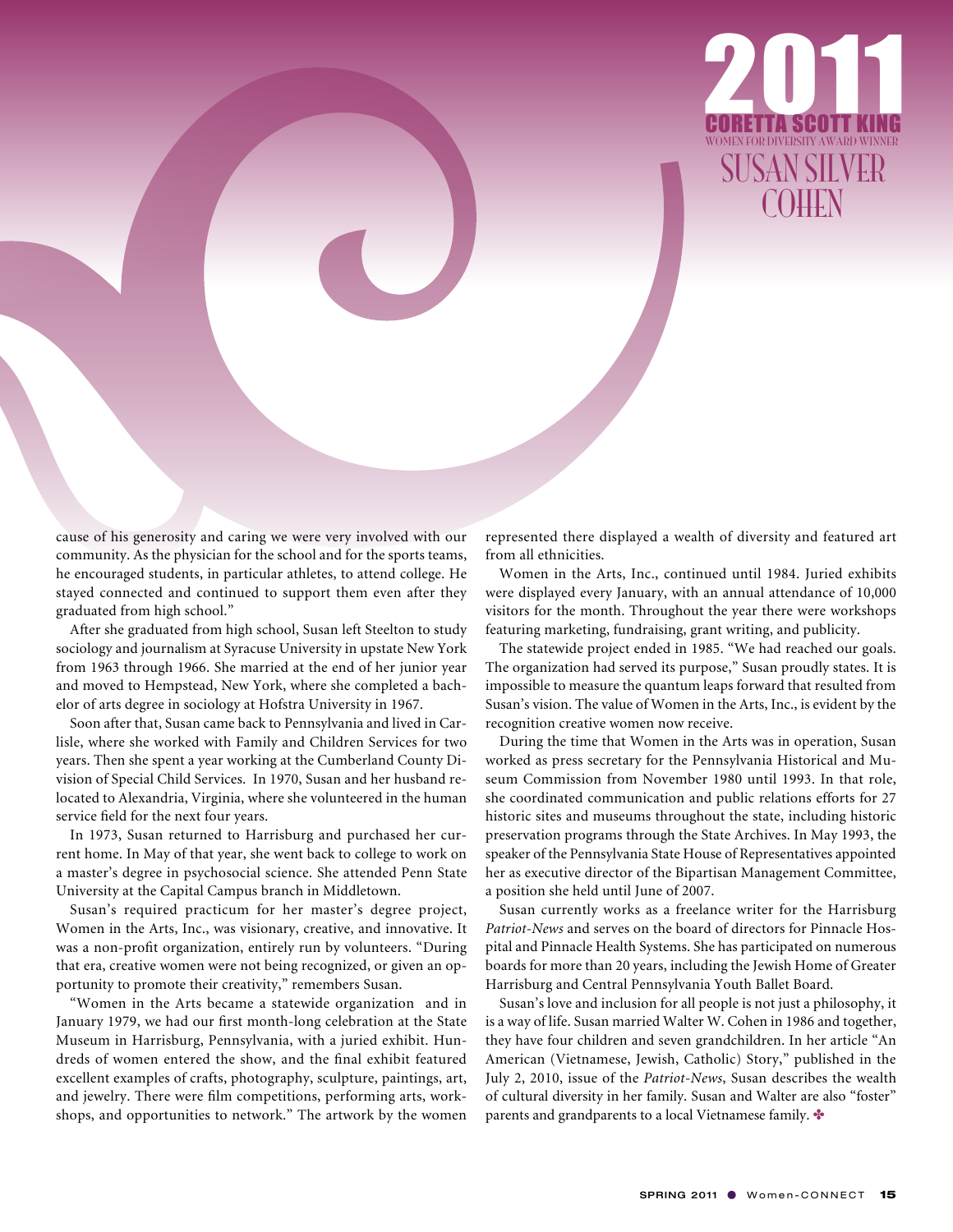

### **HELEN SPENCE**

#### WORKING TOGETHER, making it better

by Mikell Worley

elen Spence, her husband<br>Gregg, and their four sons<br>arrived in Harrisburg, Penn-<br>sylvania, on August 12, 1998, a day that Gregg, and their four sons arrived in Harrisburg, Pennsylvania, on August 12, 1998, a day that would exceed their expectations. "Everything came together in one day! I was unpacking boxes and preparing for the settlement on our home that was scheduled for that afternoon, when the doorbell rang.I thought it was the realtor, but it was Jeff Patton, offering me a job working with my husband in Juvenile Probation in Dauphin County."

Their move to Harrisburg had been kind of a fluke. Helen's childhood friend, Lavonia Dupree, had seven years earlier moved